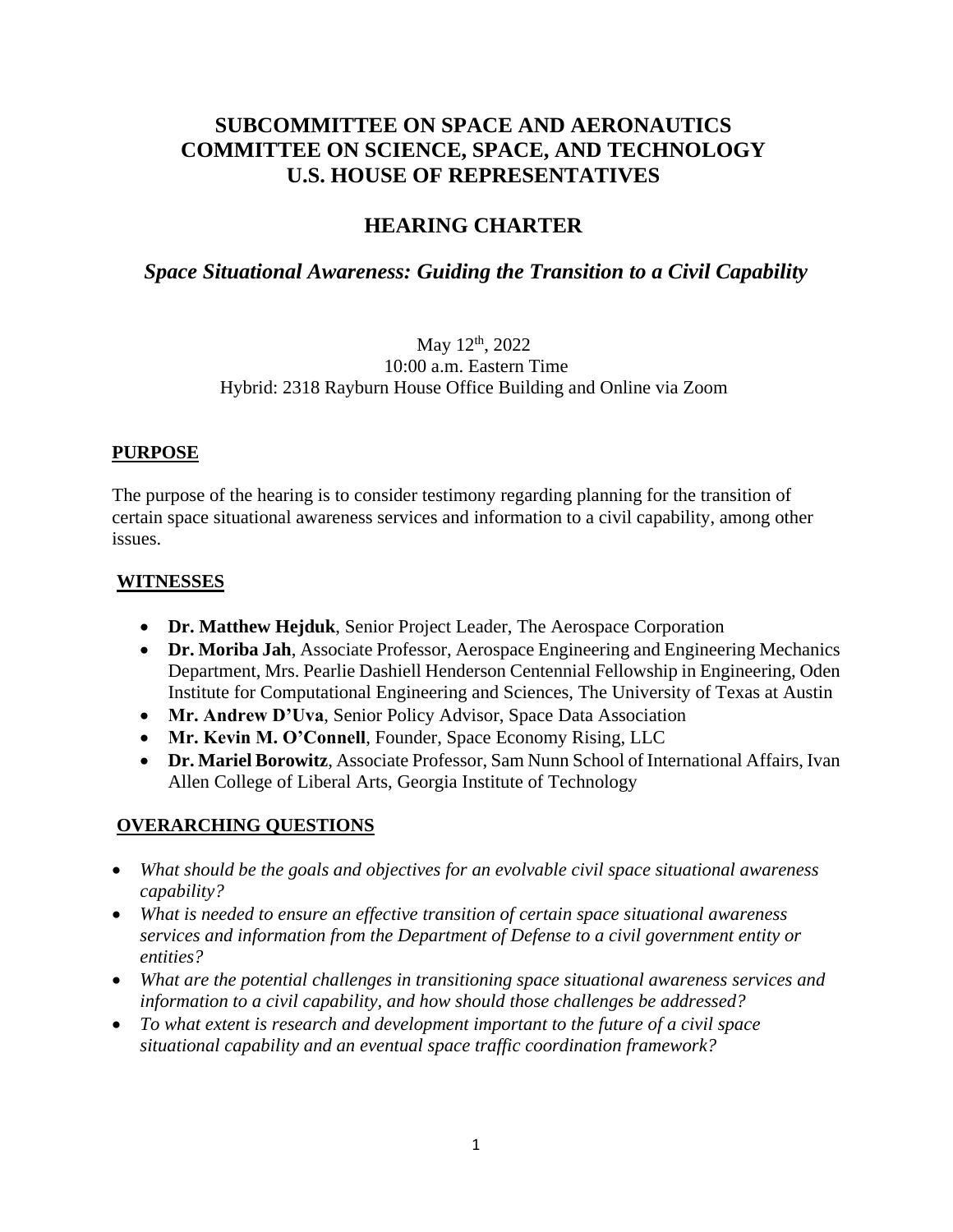#### **BACKGROUND**

Over the past decade, the space industry has grown and changed significantly, particularly with the rapid increase of commercial and private activity in low-Earth orbit (LEO). With the advent of megaconstellations, often involving thousands of satellites, and new global players launching CubeSats and small satellites into Earth's orbit, operating in the space environment is becoming more complex. The locations and predicted positions of active satellites, defunct satellites, and space debris must be considered in order to avoid collisions and maintain safe operations. Given this evolving landscape, space situational awareness (SSA) is becoming an essential means to ensuring the safety and sustainability of the space environment.

SSA refers to the location and projected location of space objects, including both operational satellites and orbital debris; the avoidance of potential collisions between objects; and the mitigation of collision risks to space assets and human spaceflight activities. The operating environment pertains not only to the location of objects with respect to potential collisions, but also the environmental effects of space weather on space objects and how they move through space. SSA is distinct from but related to what is referred to as space traffic coordination (STC), which uses SSA data and information as input into safety decisions for on-orbit operations.

Currently, the Department of Defense (DOD) has the role of collecting space object location data, maintaining a catalog of space objects, processing space object data to characterize the space environment, determining the potential for collisions, and disseminating notices of potential collision risks to space operators.<sup>1</sup>

**U.S. Government SSA Data Collection and Tracking System** 

The DOD Combined Space Operations Center (CSpOC) uses radar and optical telescopes to track space objects and actively maintains a public catalog of these objects. Figure 1 shows how the number of active payloads is dwarfed by a number of defunct objects, such as rocket bodies, debris from satellite breakups and collisions, and inactive satellites. At present, DOD's public catalog reports over 44,000 space objects, of which only about 5,600 have been publicly verified as active payloads. <sup>2</sup> Statistical models



*Figure 1. Number of Objects in Earth Orbit by Object Type. Source: Orbital Debris Quarterly Newsletter, Volume 26, Issue 1, March 2022. <https://orbitaldebris.jsc.nasa.gov/quarterly-news/pdfs/odqnv26i1.pdf>*

<sup>&</sup>lt;sup>1</sup> Title 10 United States Code, Section 2274

<sup>2</sup> <https://www.space-track.org/auth/login>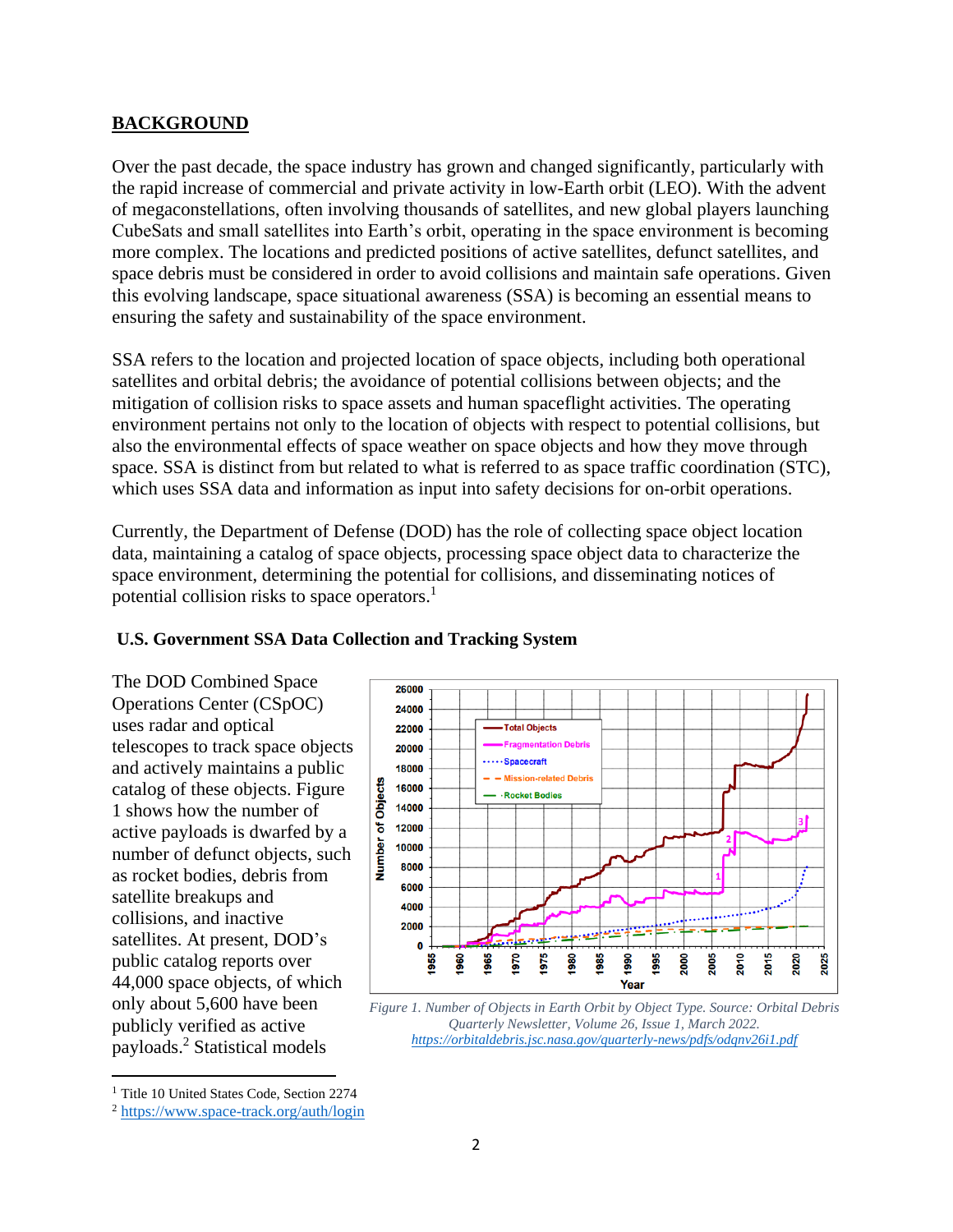estimate that there are over 36,000 space objects larger than 10 centimeters (cm) and 1,000,000 objects between 1cm and 10cm in orbit around the Earth, however DOD's Space Surveillance Network is not capable of tracking the smallest objects, particularly those below 10cm.<sup>3,4</sup>

The number of objects being tracked by the DOD has been rising, due to the increasing number of objects in space and the ability of commercial and non-U.S. capabilities to track them.<sup>5</sup> Commercial and international data, when combined with DOD SSA data, can provide more frequent observations of space objects than the DOD system alone and can improve the accuracy of SSA information for satellite operators.<sup>6</sup> Furthermore, several commercial SSA companies have emerged to support government and private sector satellite owner/operators in identifying and tracking potential collisions and supporting potential collision avoidance maneuvers.<sup>7</sup> With an increasing number objects in the catalog and the availability of non-government SSA data and services, among other factors, SSA and the process for detecting, processing, and alerting operators of potential collisions becomes more complex.

### **Space Policy Directive-3, National Space Traffic Management Policy**

In June 2018, The Trump Administration issued Space Policy Directive-3, or SPD-3, the National Space Traffic Management Policy. SPD-3 was issued to promote space safety as means of maintaining U.S. leadership in space. The policy identifies principles, goals, and guidelines on managing the integrity of the space operations environment; roles and responsibilities for space situational awareness and space traffic management; and provides other relevant guidance. SPD-3 also recognizes the need to transition certain space situational awareness data and information services to a civil entity. Specifically, SPD-3 states: "To facilitate...enhanced data sharing, and in recognition of the need for DoD to focus on maintaining access to and freedom of action in space, a civil agency should, consistent with applicable law, be responsible for the publicly releasable portion of the DoD catalog and for administering an open architecture data repository."<sup>8</sup>

SPD-3 also provided guidance on agency roles and responsibilities, including that,

- "The Secretaries of Defense and Commerce, in coordination with the Secretaries of State and Transportation, the NASA Administrator, and the Director of National Intelligence, should cooperatively develop a plan for providing basic SSA data and basic STM [Space Traffic Management] services either directly or through a partnership with industry or academia";
- The Secretary of Defense would maintain the authoritative catalog of space objects; and
- "The Secretary of Commerce, in coordination with the Secretaries of State, Defense, and Transportation and the NASA Administrator, and the Director of National Intelligence,

<sup>&</sup>lt;sup>3</sup> NASA, Orbital Debris Quarterly Newsletter, Volume 26, Issue 1, March 2022. Available at: <https://orbitaldebris.jsc.nasa.gov/quarterly-news/pdfs/odqnv26i1.pdf>

<sup>&</sup>lt;sup>4</sup> [https://www.esa.int/Safety\\_Security/Space\\_Debris/Space\\_debris\\_by\\_the\\_numbers](https://www.esa.int/Safety_Security/Space_Debris/Space_debris_by_the_numbers)

<sup>5</sup> <https://www.popularmechanics.com/space/satellites/a25562991/pentagon-declassifying-space-traffic-data/>

<sup>6</sup> Institute for Defense Analysis, Science and Technology Policy Institute, "Global Trends in Space Situational Awareness (SSA) and Space Traffic Management (STM)", April 2019

<sup>7</sup> *Ibid.*

<sup>8</sup> Space Policy Directive-3, National Space Traffic Management Policy. Issued on June 18, 2018.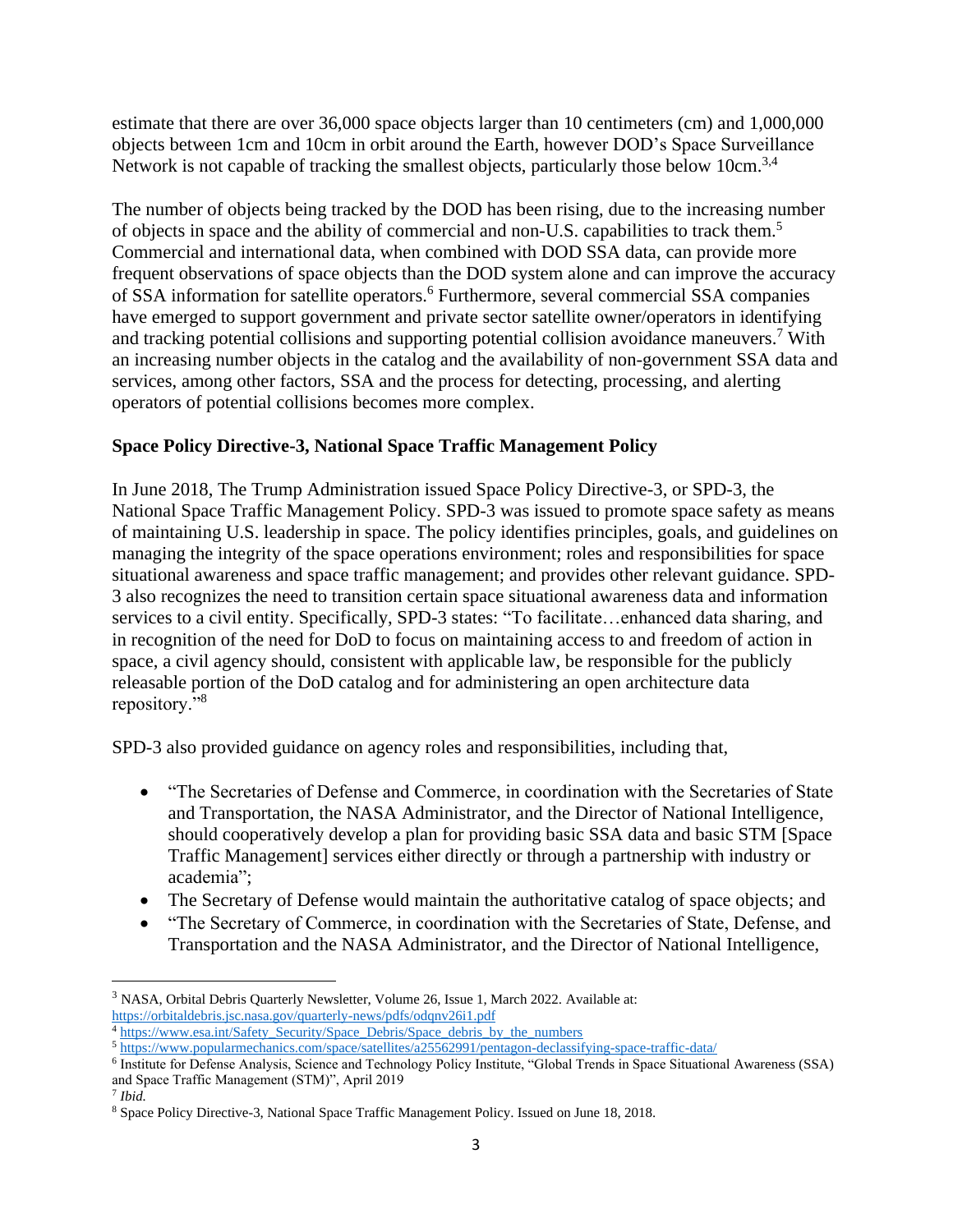shall develop standards and protocols for creation of an open architecture data repository to improve SSA interoperability and enable greater SSA data sharing."

In addition, SPD-3 stated the importance of science and technology for SSA and STM: "Members of the National Space Council, or their delegees, shall coordinate, prioritize, and advocate for S&T [Science and Technology], SSA, and STM, as appropriate, as it relates to their respective missions. They should seek opportunities to engage with the commercial sector and academia in pursuit of this goal."

#### **Congressional Activities**

Over recent Congresses, legislative proposals have been introduced toward a civil capability for SSA services and information; however, Congress has not yet granted a civil agency with the authority for certain civil SSA responsibilities.

Congress has appropriated funding to initiate work on civil SSA activities. The explanatory statement for the Consolidated Appropriations Act, 2021, included language directing the Office of Space Commerce, within the National Oceanic and Atmospheric Administration (NOAA) of the Department of Commerce, to begin work on prototype for a civil SSA data system, and provided appropriated funding for the effort:

*Within the funding provided, the agreement directs NESDIS* [National Environmental Satellite, Data, and Information Service] *and OSC* [Office of Space Commerce] *to initiate a space traffic management (STM) pilot program, in collaboration with industry, the Department of Defense, the Federal Aviation Administration, NASA, and other Federal partners, as appropriate, to develop STM technical prototypes, initiate an open architecture data repository* [OADR]*, and perform STM demonstrations and experiments…. 9*

The Consolidated Appropriations Act, 2022 appropriated the Office of Space Commerce with \$16 million, an increase of \$6 million over the 2021 enacted appropriation, and included direction for the Office of Space Commerce to continue work on advancing space traffic management and SSA capabilities in collaboration with industry and Federal partners.<sup>10</sup>

### **Office of Space Commerce Open Architecture Data Repository**

On February 11, 2022, NOAA publicly announced and demonstrated a cloud-based prototype Open Architecture Data Repository (OADR), which was developed in collaboration with Federally-funded Research and Development Centers (FFRDCs) and academia. The prototype has been tested against 20,000 space objects in collaboration with DOD, NASA, and the commercial sector.<sup>11</sup> A completed system, once operational, is anticipated to process SSA data

<sup>9</sup> Explanatory Statement Submitted by Mrs. Lowey, Chairwoman of the House Committee on Appropriations, Regarding the House Amendment to the Senate Amendment to H.R. 133, Consolidated Appropriations Act, 2021; Congressional Record Vol. 166, No. 218 Issue and Section: December 21, 2020 - House (Vol. 166, No. 218)

<sup>&</sup>lt;sup>10</sup> Explanatory Statement Submitted by Ms. DeLauro, Chair of the House Committee on Appropriations, Regarding the House Amendment to the Senate Amendment to H.R. 2471, Consolidated Appropriations Act, 2022; Congressional Record Vol. 168, No. 42

<sup>&</sup>lt;sup>11</sup> National Oceanic and Atmospheric Administration. "Media Briefing: Open-Architecture Data Repository (OADR)" February 11, 2022. Available at[: Media Briefing: Open-Architecture Data Repository \(OADR\) -](https://www.youtube.com/watch?v=XAJE7VpOelo) YouTube